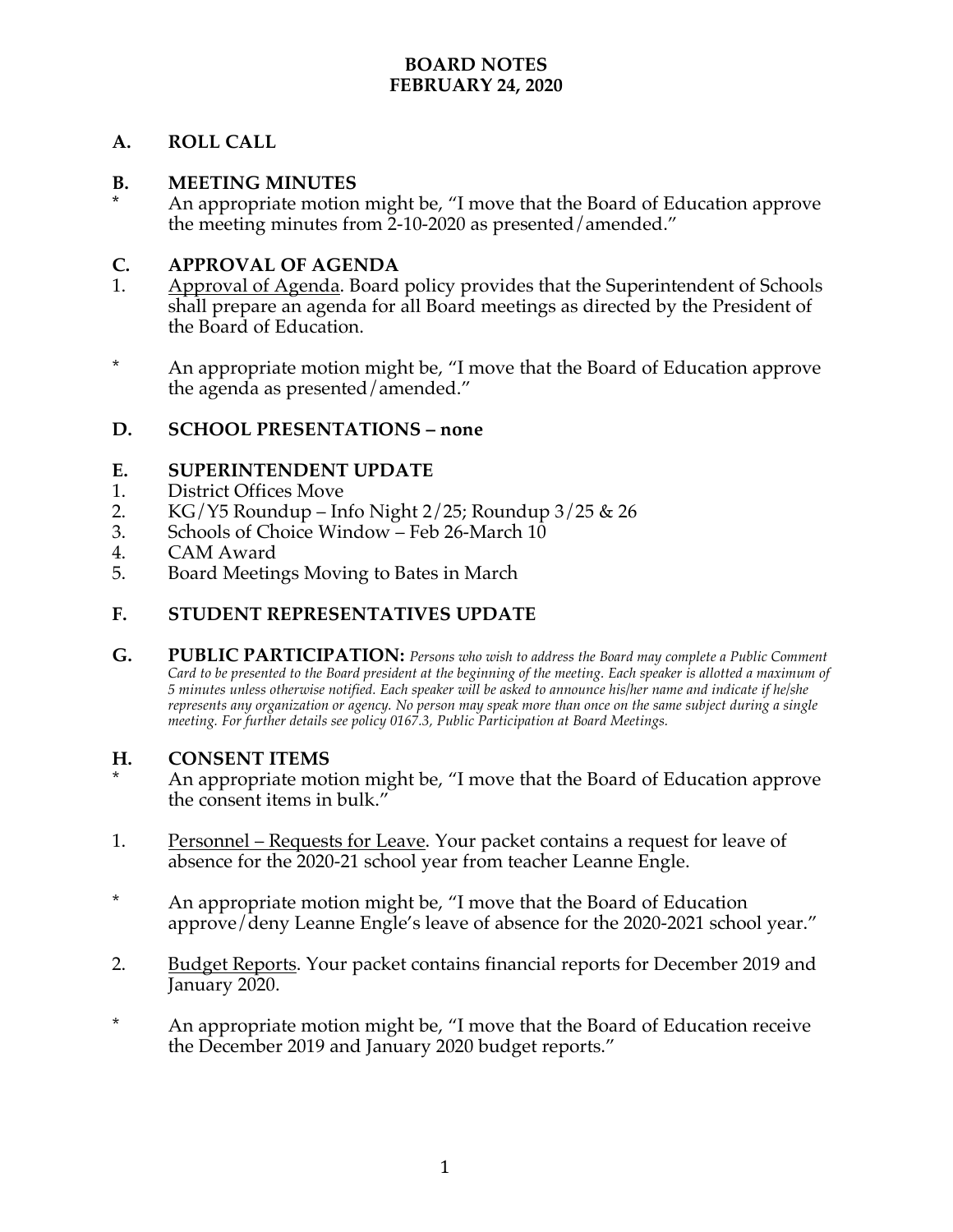# **BOARD NOTES FEBRUARY 24, 2020**

# **I. ACTION ITEMS**

- 1. Policies Second Reading. Your packet contains following draft policies: 1442.01 - Drug-Free Workplace; 1430, 3430, 4430 - Leaves of Absence; 2210 - Curriculum Development; 3120, 3120.04 - Employment of Professional Staff/Substitutes; 5113.02 - Schools of Choice Options; 5200 - Attendance; 5350 - Student Suicide; 6321 – New Construction; 8402 – Emergency Operations Plan; 8500 – Food Services. These were reviewed and approved for first reading at the February 10 meeting and are presented for second reading and final approval this evening.
- \* An appropriate motion might be, "I move that the Board of Education approve the attached policies (1442.01, 1430, 3430, 4430, 2210, 3120, 3120.04, 5113.02, 5200, 5350, 6321, 8402, and 8500) for second reading and final approval as presented/amended."
- 2. Mill Creek Interior Design Course Proposal. Your packet includes a course proposal from Mill Creek for a new Interior Design elective. This item was discussed at the February 10, 2020 meeting and is now presented for action.
- \* An appropriate motion might be, "I move that the Board of Education approve the Interior Design elective at Mill Creek for fall 2020."

## **J. DISCUSSION ITEMS**

- 1. Board Vacancy Candidate Interviews. Eighteen community members have applied for the board vacancy and will be interviewed on February  $25<sup>th</sup>$  and  $26<sup>th</sup>$ , with a decision being made February  $26<sup>th</sup>$ . It is appropriate for the Board to review the interview process ahead of time in order to proceed efficiently.
- 2. Board Member Improvement Plan. In response to repeated violations of board bylaws, policies and norms, Trustee Barbara Read was not placed on any committees for the 2019-2020 school year, and the Board of Education voted on September 16, 2019 to no longer financially support her representing the DCS Board and attending MASB events until further notice. Ms. Trustee Read has requested "a specific list of what needs to be done to end the restrictions and return to full fellowship with the board." This evening's packet includes a draft of expectations to restore all privileges. The list was compiled from topics at previous board meetings, board workshops, and the 10-14-2019 DAA grievance hearing. This item is presented for discussion.

## **K. BOND UPDATE**

- **L. PUBLIC PARTICIPATION**
- **M. BOARD COMMENTS**
- **N. INFORMATION ITEMS**
- 1. Nice Job Notes January
- **O. CLOSED SESSION – none planned**